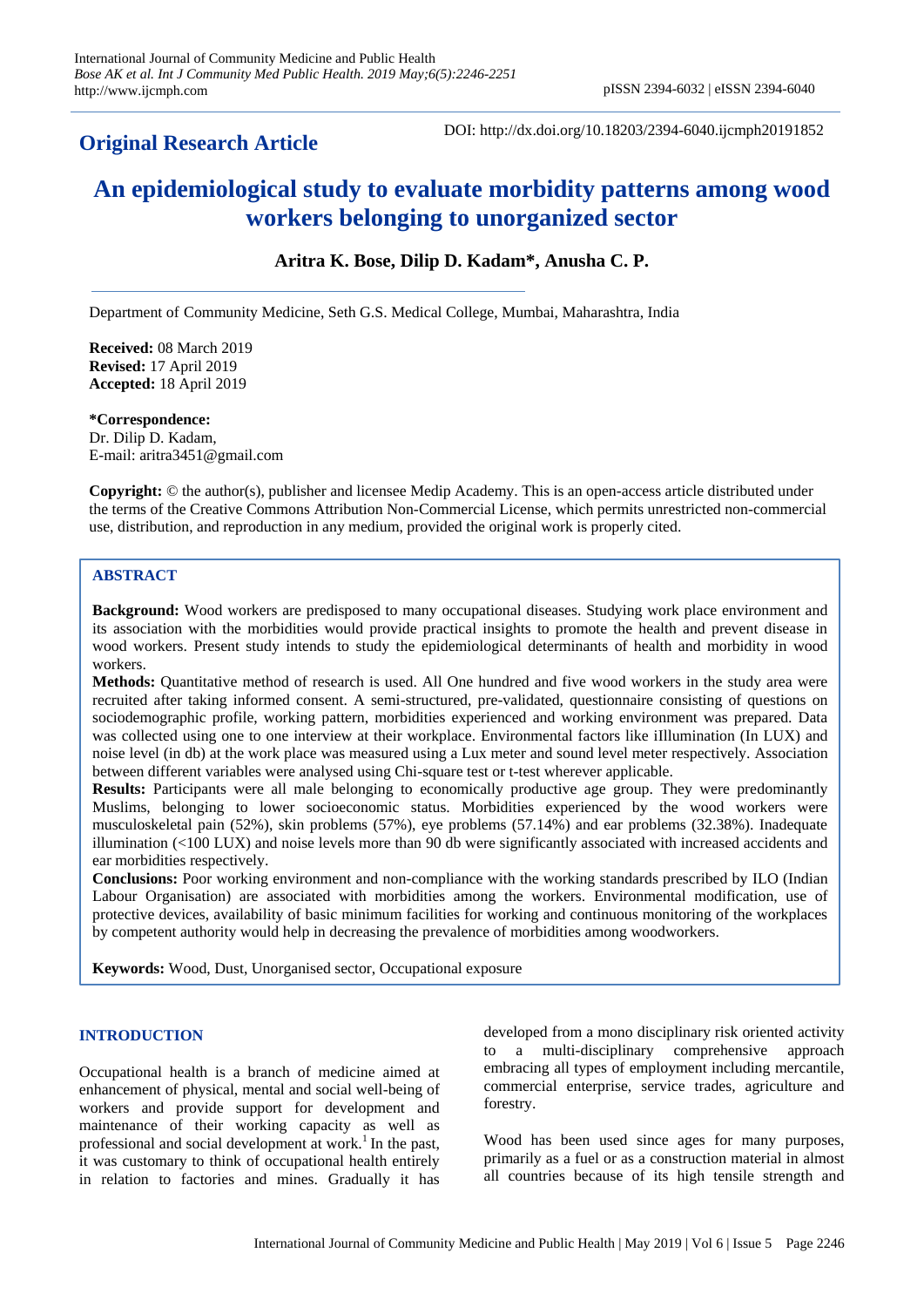durability. But the processing of wood into usable articles often predisposes the workers involved in it, to a myriad of occupational morbidities like pneumoconiosis, deafness, injuries, urticaria etc. Studies have shown that at least 2 million people are exposed to wood dusts related diseases around the world.<sup>2</sup>

With industrialization and electrification now wood workers mostly use high speed electricity driven instruments for processing of wood. Although these instruments have helped in reduction of processing time and physical labour, a moment's loss of precision while using them can cause grievous injuries leading to loss of daily wages or disability. Also majority of the wood workers do not receive adequate preplacement training which further increases the risk of injury. In a study it was estimated that 11.2 DALY's per year are lost due to injuries.<sup>3</sup>

Association between working environment & musculoskeletal symptoms has been widely reported among wood workers. Wood particles are detrimental to eyes as well, causing chronic ocular irritation. <sup>4</sup> Morbidities of eyes are further aggravated by poor illumination at workplace and lack of preplacement training. Noise is among the most ubiquitous of hazardous occupational exposures. In a typical wood industry decibel levels often exceed industry limits (85db) which on prolonged exposure may cause noise induced hearing loss, irritability, dullness etc. $5$  Also working with automatic tools like chain saws, pneumatic chisels and orbital sanders exposes the workers to the risk of vibration disease and white fingers due to circulatory changes precipitated by continuous vibration.

The enumerated hazards are more severe in small and medium enterprises especially in the unorganised sector where either the attention to labour safety is much down the priority list or the workers involved are often uneducated and unaware of the importance of the personal protective / safety equipment's (PPEs). 6,7 Woodworkers especially from the unorganised sector and freelancers are also vulnerable to high job mobility as they keep changing jobs frequently because of poor employee-employer relationship & in a desire to get better earnings. In addition the monotony at work and the frustration of not achieving a decent standard of living lead to different forms of addictions like tobacco, alcohol and drug abuse contributing to further morbidity.

Although studies have been conducted internationally on carpenters, there are very few studies available from this country. Studies have been conducted to find out the morbidities amongst sawmill workers but there are very few studies which have probed into morbidity patterns among the wood workers from unorganised sector in India. In this study we tried to study the health hazards faced by wood workers in unorganised sectors. Additionally the work place environment and its association with the morbidities were also studied. The

study would provide practical insights in planning health promotion and disease prevention strategies for wood workers.

#### *Objectives*

- To study socio-demographic profile of wood workers.
- To study the epidemiological determinants influencing the health status and morbidity profile of wood workers.
- To recommend appropriate health promotional measures based on the study findings.

#### **METHODS**

The study was conducted in the field practice area of urban health centre of Seth G.S. Medical College situated in Mumbai. Approval for conduction of study was obtained from the Institutional Ethics Committee. On the basis of an enquiry made from the wood workers who visited the urban health centre and based on a survey conducted in the area all wood workers in the area were enumerated and the number of workers came to be 108. Three worker did not give consent to participate in the study so the final sample size came out to be 105. There were a total of 35 establishments in which they were working. The study was conducted over a period of 6 months that is from June 2018 to November 2018.

A semi-structured, prevalidated questionnaire was prepared in accordance with the objectives of the study. Every wood worker in the study area was visited individually. Informal discussion was done with them in order to build rapport. The purpose of the study was explained using informed consent document and such consent was obtained from each of the study subjects in Hindi. A time schedule for the interview was prepared in consultation with the wood workers giving due consideration to the feasibility of their working hours and availability of the worker. One to one interview method was used to interview the wood workers after taking consent and the data was collected with the help of a pre validated questionnaire. Respondents were also asked about pre-employment training and use of personal protective equipment's.

Following parameters were used to study the working environment:-

- Illumination (in LUX) at their work place was measured using a Lux meter.
- Noise level (in db) was assessed using a sound meter.

This was followed by systemic examination which included examination of pulse, blood pressure (sitting position) and auscultation of cardiovascular and respiratory system and per abdominal examination. Confidentiality of the study subjects was maintained. Any wood workers who were identified as having morbid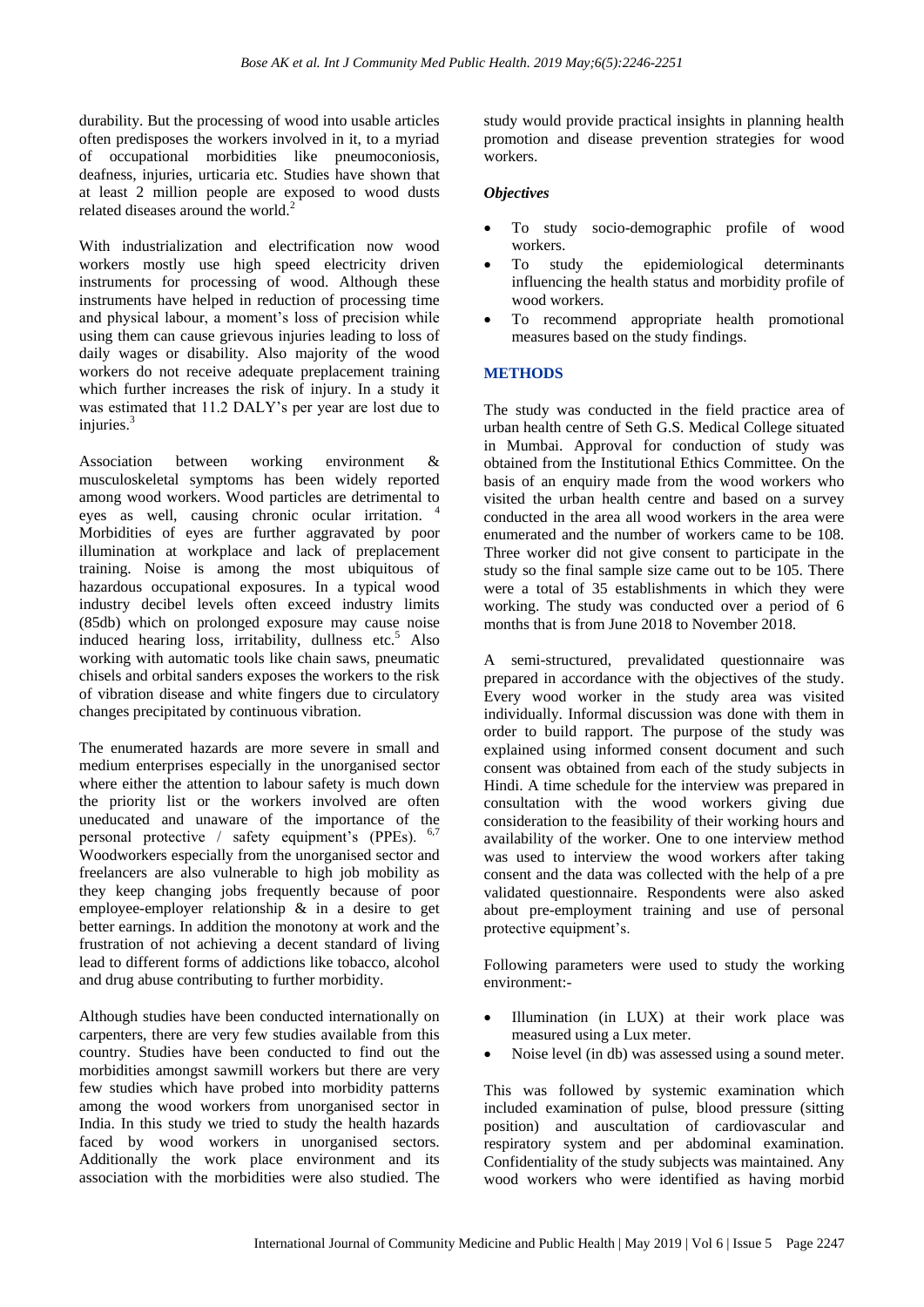conditions were referred to an appropriate health facility with a referral note. Statistical analysis of the data was done using SPSS version 22. Association between different variables were analysed using Chi-square test wherever applicable.

#### **RESULTS**

The study subjects were males belonging to the economically productive age group (n=33.13 years). They were hailing from states of Uttar Pradesh (26.7%), Bihar (15.2%) and Maharashtra (39%). Almost half of the study subjects were educated, 32.4% had studied till primary school and 34.3% till secondary school. The workers were predominantly Muslims belonging to lower socioeconomic class (52.4%).

#### **Table 1: The job profile of the study subjects was varied.**

| <b>Type of job</b>   | <b>No. of study</b><br>subjects (n) | Percentage $(\% )$ |
|----------------------|-------------------------------------|--------------------|
| <b>Cutter</b>        | 34                                  | 32.4               |
| <b>Polisher</b>      | 20                                  | 19                 |
| <b>Helper</b>        | 18                                  | 17.1               |
| <b>Freelancer</b>    | 15                                  | 14.3               |
| <b>Design makers</b> | 11                                  | 10.5               |
| Owner                |                                     | 6.7                |
| <b>Total</b>         | 105                                 | 100                |



#### **Figure 1: Distribution of study subjects according to duration of job.**

It was observed that majority of the wood workers i.e. 56 (53.3%) were working in this field for less than 5 years (Figure 1).

The study found 32 (30.5%) of them were working for 8 hours per day, 66 (62.9%) were working 8-10 hours per day and 7 (6.7%) worked for 10-12 hours per day. 42 (40%) wood workers were not allowed any breaks between work while 45 (42.9%) didn't get weekly offs. 48 (45.7%) were using both electric and manually operated instruments while 44(41.9%) were using hand driven instruments and 13 (12.4%) were using only electrically driven instruments. 67 (63.08%) of the workers had some form of addiction which include alcohol, cigarate, tobacco chewing etc.

The wood workers having no morbidities were classified as healthy (43.8%) and workers having any morbidity or any abnormal finding in systemic examination were labelled unhealthy (56.2%). The morbidities that they suffered are enumerated in Table 2.

#### **Table 2: Morbidity profile of the study subjects. (\*multiple responses).**

| Morbidities*              |                   | Frequency* | $\frac{0}{0}$ |
|---------------------------|-------------------|------------|---------------|
| Musculoskeletal pain      |                   | 55         | 52.4          |
| Eye<br>morbidity          | Redness           | 19         | 18.1          |
|                           | Watering          | 18         | 17.1          |
|                           | Pain              | 5          | 4.8           |
|                           | Change in         |            |               |
|                           | spectacles        | 18         | 17.1          |
|                           | (recurrent)       |            |               |
| Ear<br>morbidity          | Tinnitus          | 9          | 8.6           |
|                           | Vertigo           | 5          | 4.8           |
|                           | Decreased         | 20         | 19.0          |
|                           | hearing           |            |               |
| <b>Skin</b><br>morbidity  | Redness           | 6          | 5.7           |
|                           | Eruption          | 18         | 17.1          |
|                           | Urticaria         | 36         | 34.3          |
| <b>Nasal</b><br>morbidity | <b>Stuffiness</b> | 27         | 25.7          |
|                           | Running nose      | 17         | 16.2          |
|                           | Recurrent         | 16         | 15.2          |
|                           | sneezing          |            |               |

\*Multiple responses given.

It was found that amongst the wood workers who experienced musculoskeletal pain, 35 (64%) of them did not experience any symptoms during off days and 10 (18%) experienced decreased symptoms during off days. Only 16.3% sought medical help for pain relief while others used modalities like self-medication, local massage and tobacco chewing to get relief from pain.



#### **Figure 2: Distribution of cause of injury among wood workers.**

On enquiring about their skills it's was found that none of the wood workers had received any pre placement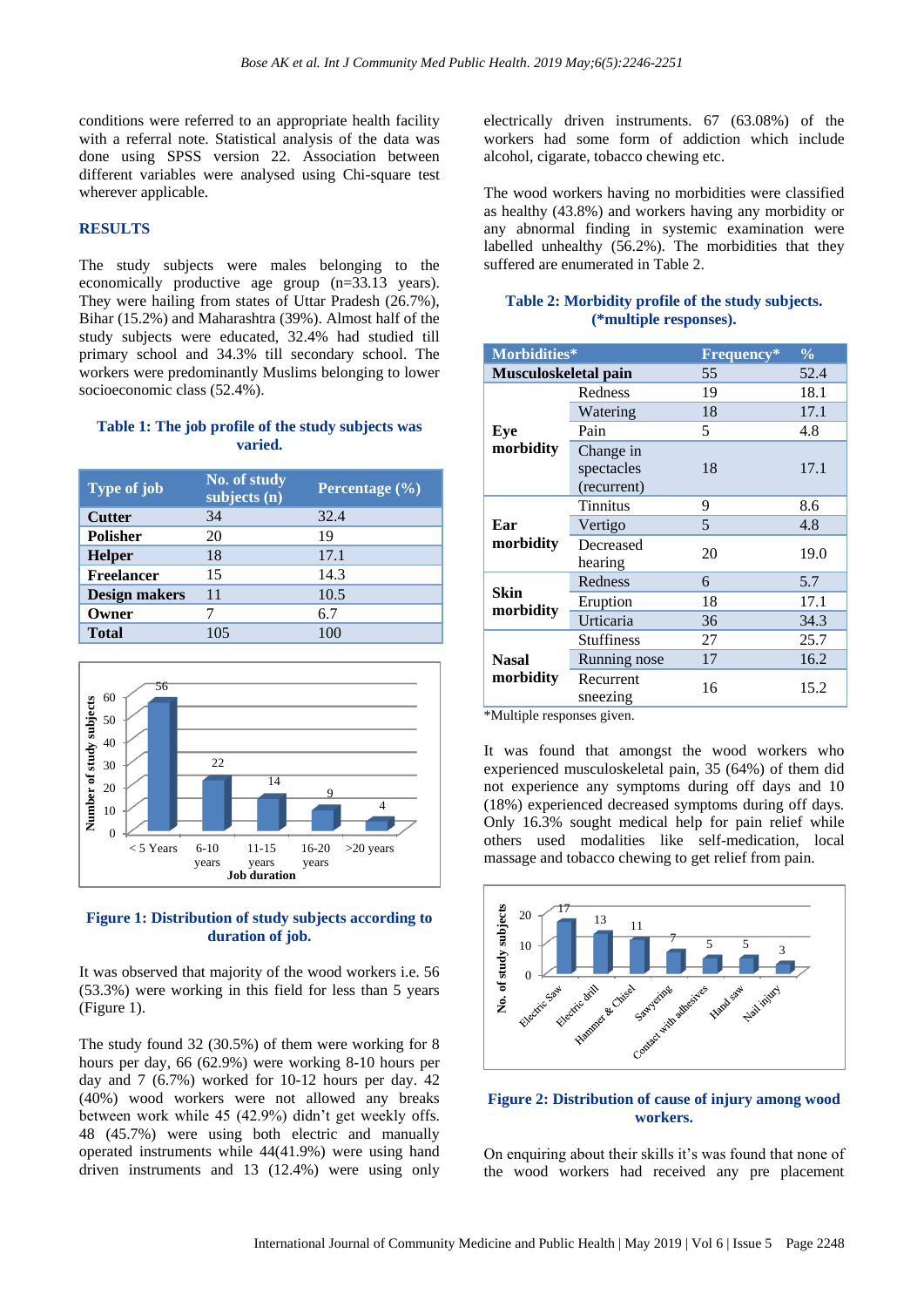training. 61 (58.1%) wood workers reported getting injured while at work in last one year, majority i.e. 39 (37.1%) reported injuries inflicted upon upper limb followed by 9 (8.6%) in the lower limb. Injuries were common while working with electricity operated instruments (Figure 2).

| <b>Variable</b>                                    | N(%)           | N(%)                   | $X^2$ , DF | P value* |
|----------------------------------------------------|----------------|------------------------|------------|----------|
| Injury or accidents at work place                  | Yes            | No                     |            |          |
| Duration of work/day >8 hours                      | 47 (64.38)     | 26(35.61)              | 3.091, 1   | 0.049    |
| Inadequate Illumination at work place (<750 Lumen) | 44 (74.58)     | 15(25.42)              | 15.026, 1  | 0.02     |
| Musculoskeletal pain                               | <b>Present</b> | Absent                 |            |          |
| No break taken in between work                     | 27 (64.28)     | 15(35.71)              | 2.971, 1   | 0.046    |
| Ear morbidity                                      | <b>Present</b> | <b>Absent</b>          |            |          |
| Noise at Work place (>90 db)                       | 17(42.5)       | 23(57.5)               | 4.409, 1   | 0.036    |
| Tenure of $Job > 5$ years                          | 18 (40.91)     | 26(59.01)              | 3.891, 1   | 0.04     |
| <b>Allergic symptoms</b>                           | <b>Yes</b>     | $\mathbf{N}\mathbf{0}$ |            |          |
| Irregular Floor cleaning                           | 34(52.3)       | 31 (47.69)             | 4.312, 1   | 0.04     |
| <b>Health status</b>                               | <b>Healthy</b> | Unhealthy              |            |          |
| Use of hand driven instrument                      | 14 (26.92)     | 38 (73.08)             | 11.93, 1   | 0.0005   |
| Addiction                                          | 24 (31.20)     | 53 (68.80)             | 18.74,1    | 0.002    |

**Table 3: Association between risk factors and morbidities.**

Also the workers who were injured, only 6(9.8%) wood workers had received TT vaccination while 55(90.2%) didn't receive vaccination. 20% workers have suffered from diarrhoea, fever (12.38%), Upper respiratory tract infection (10.28%) and 6.67% of them have suffered from typhoid in last one year. It is observed 34% were seeking treatment from nearby Urban Health Centre or Municipal hospital whereas 66% visited private practitioner for their illnesses. 30% workers reported missing work 3 or more times in a year due to sickness but they did not receive any compensation for the same.

Working environment – study findings indicate that 40 (38.1%) workers were working in noisy environment with sound level more than 95db. 68(64.8%) of the work places had no ventilation while only 20% had cross and 15.2% had exhaust ventilation. Also most of the workers 59 (56.2%) were working in inadequate illumination (i.e. 150 LUX) required for wood work.<sup>8</sup> 54.3% work place floors were cleaned ones weekly and 7.6% work place floors were cleaned fortnightly. Cleaning of the floor was done by the wood workers themselves using non electrical hand held equipment's. Basic facilities such as toilet was absent in 60.9% workplaces, drinking water source was not present in 75.2% workplaces and 84.8% workers reported rodent infestation at their workplace.

The study findings indicate that incidence of injury  $(p=0.049)$  and musculoskeletal pain  $(p=0.034)$  was significantly associated with increased duration of work per day. Not taking break in between work was significantly associated with presence of musculoskeletal pain among workers  $(p=0.02)$ . Exposure to noise of more than the prescribed limit of 85 dB for longer duration was significantly associated with ear morbidities among workers (p=0.04). Floor cleaning frequency was significantly associated with allergic symptoms (urticaria, rash and skin redness) among workers. The health status of the workers was found to be significantly associated with addiction  $(p=0.02)$  and use of hand driven tools  $(p=0.00)$ .

#### **DISCUSSION**

The study findings indicate that the skills of wood craft in the Indian states of UP and Bihar dominate and most of the workers were migrants working on contract or as a freelancer. In an article by Singh DP it is said that migration from other states, mostly Uttar Pradesh and Bihar, has increased over the last two decades.<sup>9</sup> In an attempt to earn a decent standard of living the workers are forced to work 7days a week for 8-10hrs without taking any break which exceeds the working limits prescribed by factories act 1948.<sup>10</sup>Prolonged working hours without any break causes muscular fatigue which can be the cause of higher incidence of musculoskeletal pain and injuries among them. Similar results were reported by Oluwatosin et al in which 60% of the workers were working for 9-10 hours per day.<sup>11</sup> The study findings show predominant use of electricity driven tools by the works. Mechanical tools eject fine dust in the atmosphere which when coupled with poor working environment, lack of ventilation and irregular cleaning of floors can be the cause allergic reaction like urticaria, eye redness, burning etc. among the workers. In studies by J. Milena et al and Sakariya et al high incidence of allergic symptoms were reported among saw mill workers. $12,13$ More than half of the workers were working under inadequate illumination recommended for wood work. Poor lighting conditions contribute to worsening eyesight of workers, eye strain and visual fatigue. Also poor illumination is associated with increased probability of occupational injuries. In our study workers reported more injuries inflicted in the upper limb which can be due to use of unstandardized machines without protective guards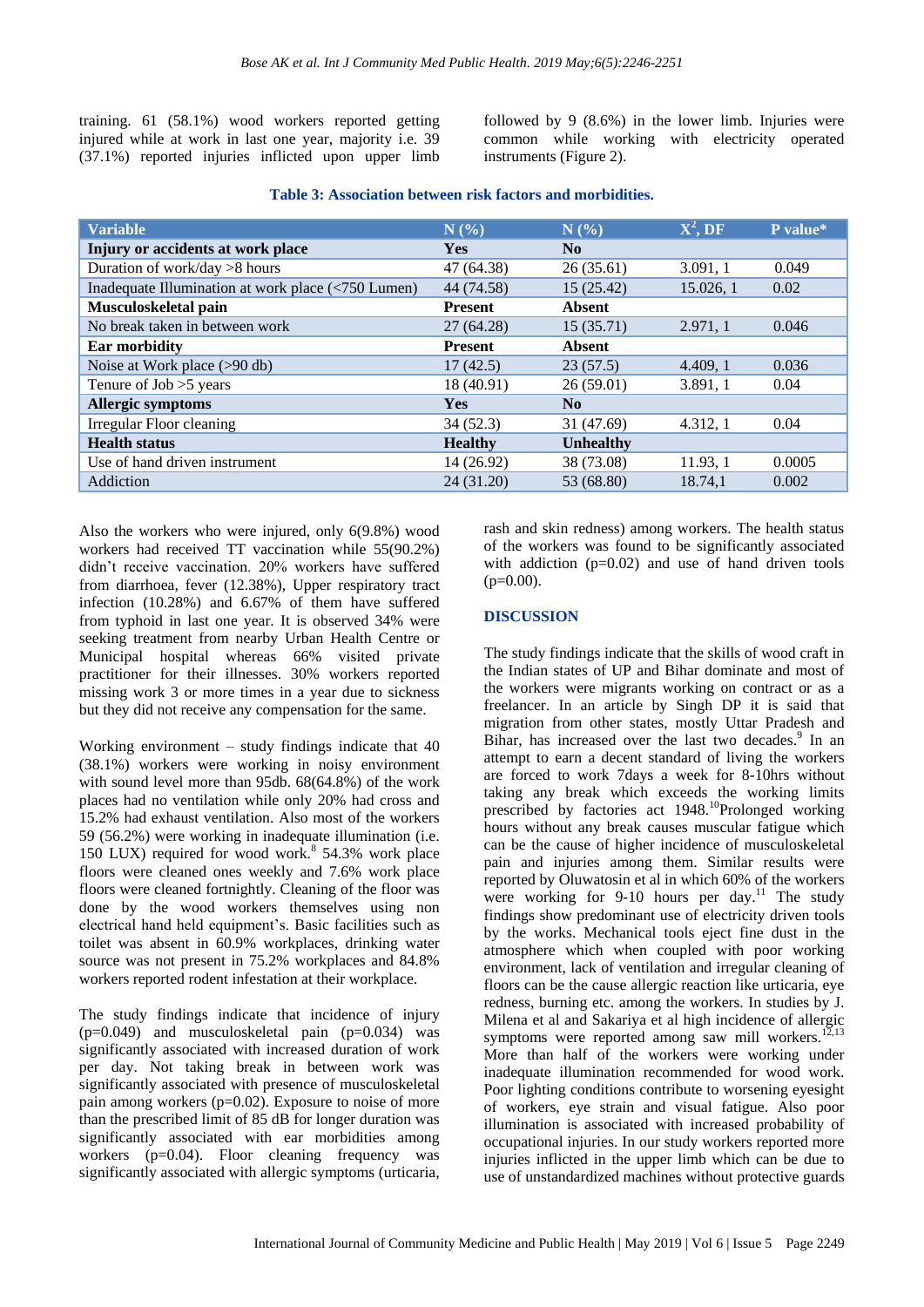and non-usage of personal protective devices by the workers. The study found 40% of the workers were exposed to noise more than the industry standards which can be causing ear morbidities among workers.<sup>14</sup> Majority of the workplaces lacked basic facilities like drinking water, toilets which can be the cause of infectious diseases and sickness absenteeism among the workers. The findings strongly indicate that the workers of the unorganized sectors have no set standard working conditions. Compelled by poverty they often continue work bearing all the difficulties which puts them in the vicious cycle of frustration, monotony of work leading to addiction which further leads to poor health status.

#### *Recommendations*

The employers must follow the minimum standards for wood working recommended by ILO and Factories Act  $1948<sup>10</sup>$  and basic essential requirements like continuous supply of clean drinking water, toilet facility etc. must be provided in the workstations. These minimum necessities may be regularly monitored by shops and establishment department of Municipal Corporation. The wood workers should be encouraged to take frequent breaks in their daily work and duration of work per day should not exceed 8 hours. The electricity driven equipment liberating suspended particulate matter in the air must be covered and also provided with guards to reduce injuries. The urban health center may start an occupational health wing in collaboration with occupational health department. This liaison will benefit all workers from organized as well as unorganized sector in the nearby vicinity. Community based camp approach may be adapted by this center to provide comprehensive healthcare services to such workers so as to make them aware of the occupational hazards. The Prime Minister's health insurance scheme should be popularized among the wood workers so that they can avail health facilities in government hospitals at no cost. The workers may be linked to national skill development mission under the Ministry of Skill Development and Entrepreneurship for skill learning, upgradation which would result in economic benefits.

A total 105 wood workers from the field practice area of urban health center were included in the study. However, a larger sample would be required to generalize the study findings. Further cohort studies can be undertaken to establish causal relationship between risk factors and the morbidities enumerated in the study.

#### **CONCLUSION**

Poor working environment and non-compliance with the working standards prescribed by ILO is associated with work place morbidities in wood. Environmental modification, use of protective devices, availability of basic minimum facilities for working and continuous monitoring of the workplaces by competent authority would help in decreasing the prevalence of morbidities among woodworkers.

Present study is one of the firsts in India to study the work-related morbidities among wood workers in unorganised sector. Results from this study gave insights into the morbidities of the workers along with the factors associated with the same. It also pointed out that the problem is in the stage of implementation of standards. This calls for stringent monitoring and legislations to prevent bypassing the standards. The present study provided knowledge that helps in taking appropriate evidence-based actions to prevent the morbidities and promote health in wood workers.

### *Funding: No funding sources*

*Conflict of interest: None declared*

*Ethical approval: The study was approved by the Institutional Ethics Committee Seth G.S. Medical College & KEM Hospital*

#### **REFERENCES**

- 1. Theorell T. Occupational Health. Int Encycl Soc Behav Sci Second Ed 2015:133–40.
- 2. Osman E, Pala K. Occupational exposure to wood dust and health effects on the respiratory system in a minor industrial estate in Bursa/Turkey. Int J Occup Med Environ Health 2009;22:43–50.
- 3. Payne SR, Waller JA, Skelly JM, Gamelli RL. Injuries during woodworking, home repairs, and construction. J Trauma 1990;30:276–80.
- 4. EA T, TF E, OH O, DA A. Occupational Exposure to Wood Dust and Respiratory Health Status of Sawmill Workers in South-South Nigeria. J Pollut Eff Control 2015;04:1–6.
- 5. Sbihi H, Teschke K, MacNab YC, Davies HW. Determinants of Use of Hearing Protection Devices in Canadian Lumber Mill Workers. Ann Occup Hyg 2009;54:319–28.
- 6. Odusanya OO, Babafemi JO. Patterns of delays amongst pulmonary tuberculosis patients in Lagos, Nigeria. BMC Public Health 2004;4:18.
- 7. Rogoziński T, Szwajkowska-Michałek L, Dolny S, Andrzejak R, Perkowski J. The evaluation of microfungal contamination of dust created during woodworking in furniture factories. Med Pr 2014;65:705–13.
- 8. Jerry Clere and Frank Hearl. NIOSH Method 0500: Particulates Not Otherwise Regulated, Total 1994:5–7.
- 9. Singh DP. Migration and occupation in Mumbai issues and implications. 2019.
- 10. Ministry of labour and employment. The Factories Act. Factories Act 1948.
- 11. Adeoye OA, Adeomi AA, Olugbenga-bello AI, Bamidele JO, Abodunrin OL, Sabageh OA. Respiratory symptoms and peak expiratory fl ow among sawmill workers in South Western Nigeria. J Environ Occup Sci 2014;3:141–3.
- 12. Gómez ME, Sanchez JF, Angélica M, Cardona JFP, Paula T, Deisy S, et al. Health and Working